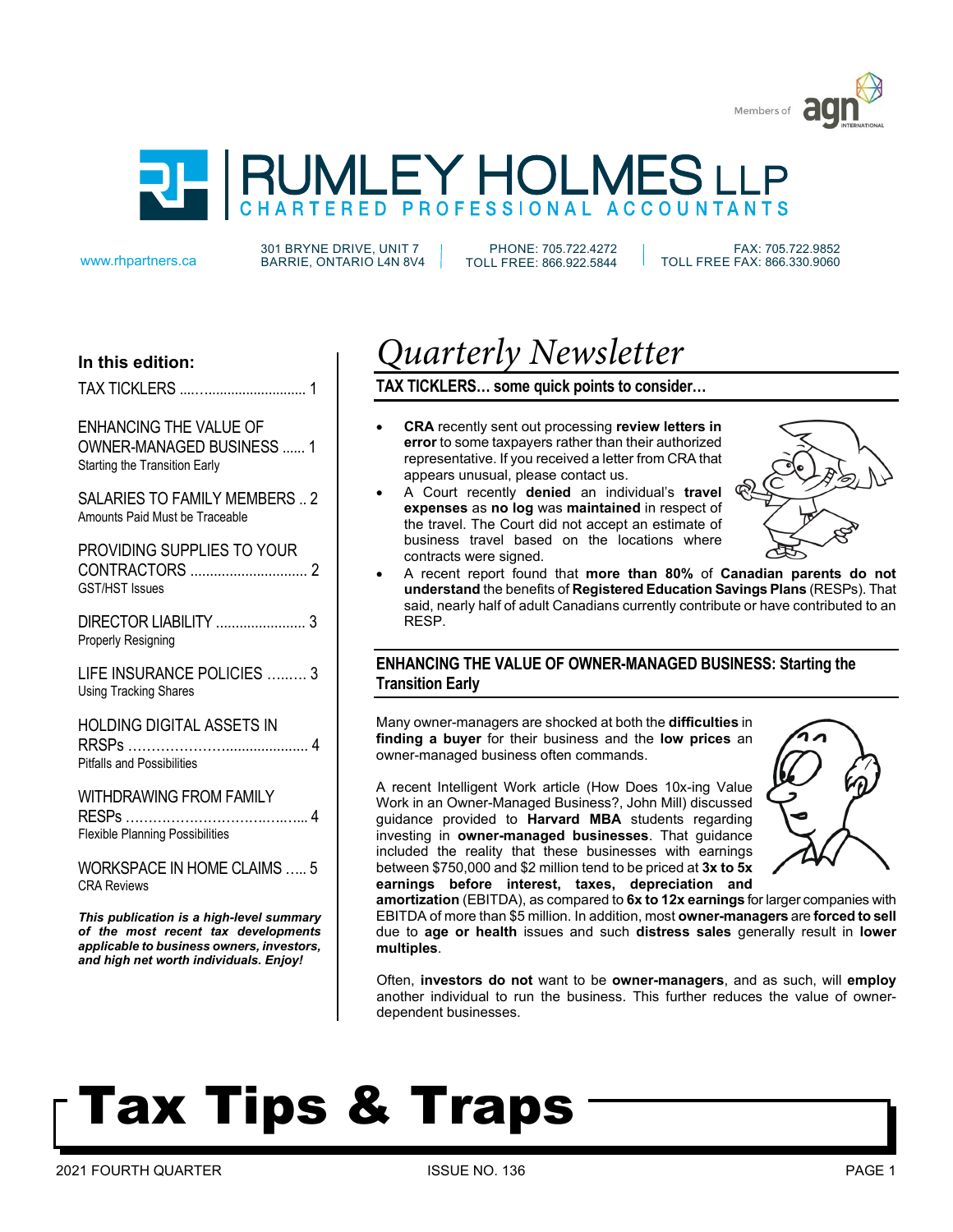Some strategies to **grow the value** by focusing on the **qualities** that **command higher multiples** include the following:

- competent **management** that is not **owner-dependent**;
- lean **systems**;
- engaged **employees**; and
- a solid **track record** of **EBITDA growth**.

The article suggested a **10-year track record** of **18% EBITDA growth** (an average for the successful expanding of small businesses) as an appropriate target.

*ACTION ITEM: Starting the discussion on how to maintain and enhance the value of an owner-managed business should be commenced many years before the anticipated sale or transition.*

## **SALARIES TO FAMILY MEMBERS: Amounts Paid Must be Traceable**

Oftentimes, **family members** of the owner of a business will **work for the business**. However, these arrangements can be somewhat informal, and amounts paid may be **denied as a business expense** if the work performed and amounts paid to the worker are **not properly documented**.

A June 10, 2021 **Court of Quebec** case provides one such



example of this issue. An individual (P) owned and operated a corporation (Pco) that provided trucking services. Pco **deducted** \$46,000 over three years for amounts **paid to P's father-in-law and mother-in-law** for filing and driving<br>services. Pco also deducted services. Pco also deducted approximately \$11,000 over two years for **payments to P's spouse** for filing services. P was assessed with income on all of these amounts.

The Court reviewed whether Pco actually paid the amounts to the family members.

#### **Taxpayer loses**

The taxpayer argued that, while P's **father-in-law and motherin-law never cashed the cheques** provided by Pco, these payments represented their contributions to household expenses. However, the Court found that the **amounts were never paid**.

All payments to P's spouse were made **to a joint bank account** with P, but the payments **did not** specifically **correspond** with the amounts P's spouse was allegedly paid for her services. P argued that funds from the joint account (reflecting her compensation) were used to pay off P's spouse's credit card bills. Again, the Court found that **no payments** were actually **made to P's spouse**.

The Court noted that it believed **P's spouse did provide services** and that the result would have been **different if** the bank statements had shown **amounts paid directly** to her for her services.

As no payments were determined to have been made to P's spouse or his in-laws, **no amounts were permitted to be deducted**. Further, the Court determined that these assessments could be made **outside the normal reassessment period** and that the assessed **gross negligence penalties** were justified.

*ACTION ITEM: Family members should be paid for work done for the business in the same manner as other nonfamily members.*

## **PROVIDING SUPPLIES TO YOUR CONTRACTORS: GST/HST Issues**

In a July 29, 2021 **Tax Court of Canada** case, a **trucking company** (the taxpayer) engaged the services of a number of **drivers** as **independent contractors** (ICs). The taxpayer **provided** the **vehicles** along with a **fuel card** (that would cover all fueling costs). However, since the contract stipulated that the



ICs were responsible for the fuel, **payouts to the ICs** were **reduced** by 76 cents/km **for fuel**. These were referred to as **chargebacks**. CRA had assessed the taxpayer with HST of **13% on all** of the chargebacks (amounting to over \$118,000 over a 30-month period), arguing that they were taxable supplies (in Ontario).

#### **Taxpayer loses – no fuel was received**

Since the taxpayer **never physically received** the fuel, the taxpayer argued that it **never** actually **provided a supply** (or resupply) to the ICs. However, the Court determined that the taxpayer was considered the **original recipient** because the taxpayer was **liable for** the payment of the **fuel** card debts. The taxpayer then would have been considered to **immediately resupply** the fuel to the ICs in exchange for chargebacks reconciled at the completion of the delivery.

Further, the Court determined that the taxpayer was **not acting as an agent for the ICs** since it was in the taxpayer's best interest to ensure that fuel could always be purchased seamlessly (i.e. without the possibility of interrupting the delivery due to an IC's financial difficulty), and the independent contractor **agreement was clear** that the parties were **separate and not acting in an agency** arrangement.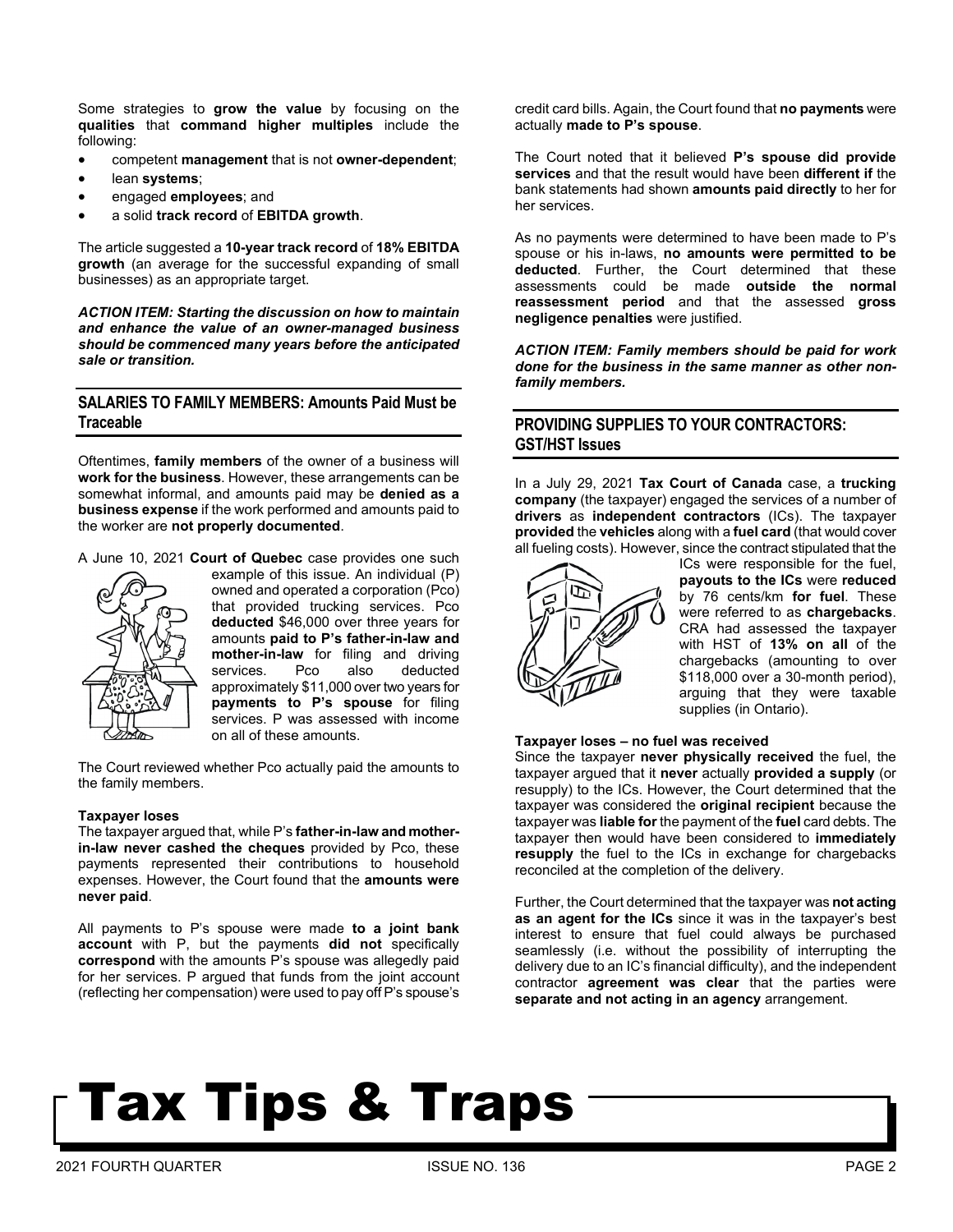#### **Taxpayer wins – place of supply**

CRA had assessed on the basis that the **resupply of fuel** to the ICs occurred at the taxpayer's office in **Ontario**, the place from which the **payments were made** and reconciled. However, the Court found that the supply was actually provided in the place where the **fuel was purchased and inserted**. Since **69% of the fueling costs** related to expenditures **outside of Canada**, the Court found that the **same percentage** of total chargebacks was **not taxable supplies**. The GST/HST to be charged on resupply was reduced by this amount.

The Court also noted that some of the fuel costs were also likely incurred **within Canada** but **outside of Ontario**, meaning that the GST/HST charged in some cases would likely **vary from the 13% assessed**.

#### **Audit triggered by inaccurate bookkeeping**

The fuel and maintenance chargebacks had been **originally incorrectly coded** in the accounting records as **payments for "rental"** of the taxpayer's trucks to the ICs. As trucks supplied in Ontario by rental likely would have been subject to a full 13% HST charge, one can understand where CRA's position may have originated. The clarification occurred at the notice of objection phase. Had the chargebacks been correctly coded from the beginning, some of the problems and dispute costs may have been avoided.

*ACTION ITEM: The details of supply agreements to contractors should be reviewed to determine if GST/HST should be charged. Also, if uncertain how to code an item for bookkeeping purposes, seek guidance from an accounting professional as incorrect treatment may trigger an audit.*

### **DIRECTOR LIABILITY: Properly Resigning**

Directors can be **personally liable** for unremitted employee **source deductions** and **GST/HST** unless they exercise **due diligence** to **prevent failure to remit** these amounts on a timely basis. CRA cannot personally assess the director more than **two years** after the individual properly **resigns** as a director.



In an August 11, 2021 **Tax Court of Canada** case, the Court reviewed **whether** the individual **properly resigned** as a

**director**. CRA assessed the taxpayer as a director personally for \$305,390 of **unremitted source withholdings** for the 2008 to 2014 years on the basis that he never properly resigned.

The taxpayer was appointed as a director in 1999 at the commencement of his employment as a programmer. In 2011, the taxpayer sent an **email resigning his employment** to the **corporation's owner**, followed by a phone call. The **taxpayer**  **provided nothing in writing** to the corporation (as a legal entity separate from its owner). The taxpayer asserted that as the assessment was issued in 2016, more than two years after he allegedly resigned as a director, the assessment should be vacated.

#### **Taxpayer loses – resignation**

In referencing the **Ontario Corporations Business Act**, the Court reiterated that the **resignation** of a **director** is **effective** at the time a **written resignation** is **received by** the **corporation** or at a time specified in the resignation. As no written resignation of his position as a director was sent by the taxpayer or received by the corporation, the Court ruled that the **taxpayer had not resigned**. In other words, as the taxpayer was both an employee and a director, resigning as an employee was not automatically a resignation as a director.

#### **Taxpayer wins – CRA's assessment**

After reviewing testimony and various documents, the Court found that the **underlying assessment was overstated**. As the Court did not have evidence to reduce the assessment to the proper amount, the **appeal was allowed** in full.

While this was an Ontario case, similar rules regarding resigning as a director exist in other jurisdictions.

*ACTION ITEM: If you intend to resign as a director, ensure that the resignation of yourself as a director is received by the corporation.*

### **LIFE INSURANCE POLICIES: Using Tracking Shares**

When a shareholder **passes away**, their shares are **deemed** to be **disposed** of at **fair market value** (FMV) unless a tax-free rollover is available and used. This can cause a **tax liability** at a time when no cash is available. Holding a **life insurance policy** in the corporation in respect of the owner-manager can fund these tax liabilities or provide cash to buy out the shares from the estate.



In some cases, **whole-life insurance policies** are used as taxsheltered **investment tools**. However, a **problem** may arise in that the **FMV** of the insurance policy is deemed to be its **cash surrender value** (CSV) for the purpose of determining the FMV of the shares of the corporation. In other words, obtaining such a policy potentially **increases the gain** experienced on the shares upon deemed disposition at death. Also, the insurance proceeds may not go to the desired party.

**Insurance tracking shares** can be used to address these issues. They are essentially shares whose **value is directly attached to a policy's** CSV, death benefit, or both. They can be issued as preferred shares **without access** to **voting**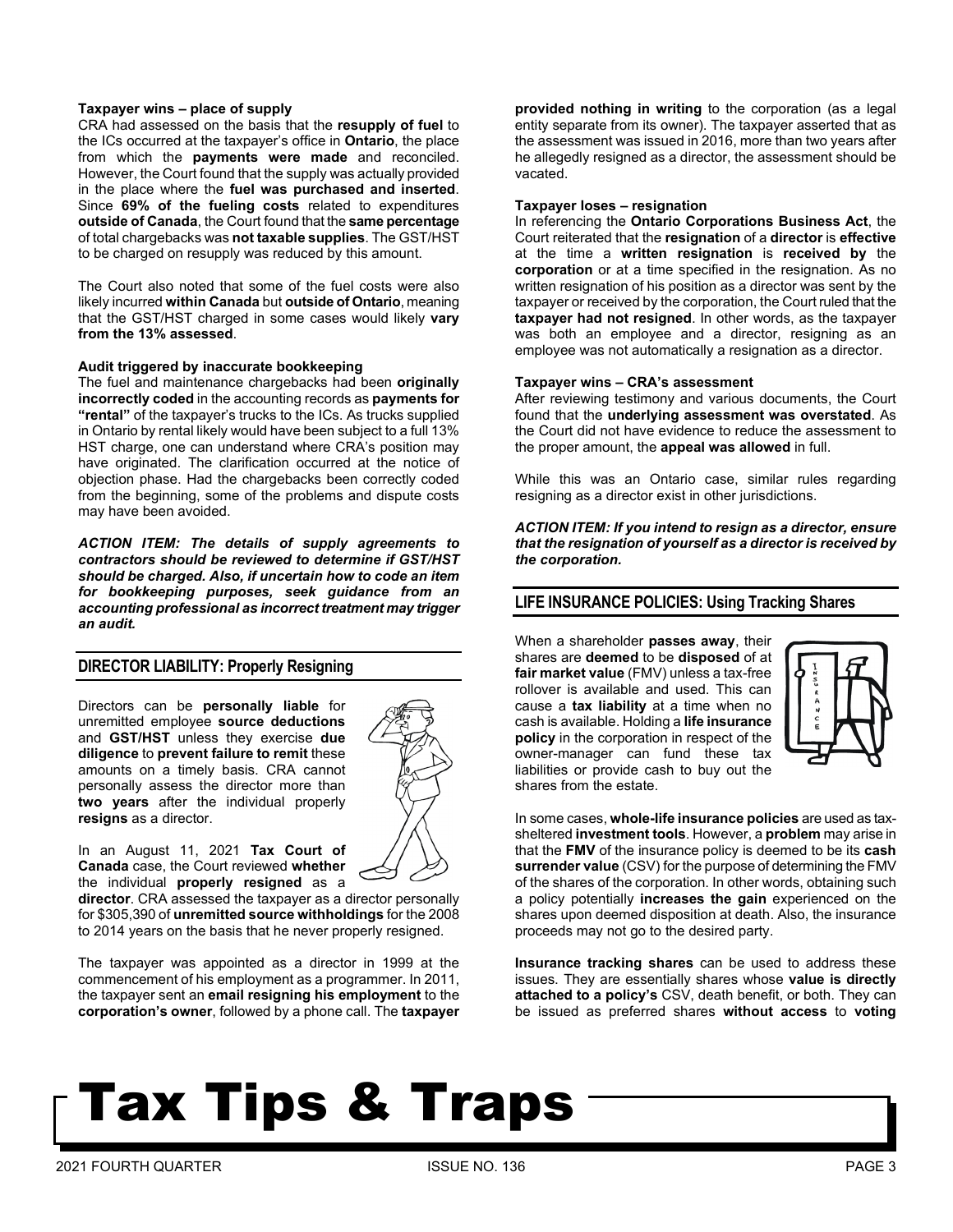**rights**, **dividends from business profits**, or participation in **value growth** of the rest of the business. If obtained at the initiation of the life insurance policy, the shares can be **purchased for nominal consideration** because the FMV of the policy should also be nominal. The insurance tracking shares could be redeemed after death, with the related dividend being tax-free by using the increased capital dividend account from the payout of the insurance policy.

As the policy increases in value due to the investments, so do the tracking shares, which would be held by the specific parties intended to benefit from the increases, such as the individual's children. Two May 19, 2021 **Technical Interpretations** confirmed CRA's 2005 position that the **CSV** would be **allocated** between the common shares and the insurance tracking shares based on the **rights and attributes of each class**, using the same valuation principles that would guide the allocation of the value of other corporate assets.

If done correctly, the **proceeds** of the **common shares** on death would **not be affected** by the increase in **insurance policy** value. However, it is important to note that a **specialist should be used** in setting up these shares as significant precision in the share attributes is required to ensure that it functions as intended.

*ACTION ITEM: Holding a life insurance policy in a corporation can be a useful tool to assist with continuity upon death of an owner-manager. The use of insurance tracking shares can mitigate increases in capital gains upon death when using such policies.*

### **HOLDING DIGITAL ASSETS IN RRSPs: Pitfalls and Possibilities**

Recently, individuals have become more interested in investing in digital assets such as **cryptocurrencies** (Bitcoin, Ethereum, Dash etc.); cryptocurrency **liquidity mining and yield farming**; and **non-fungible tokens** (NFTs). The next question often asked is whether such items can be held in tax-advantaged accounts such as an RRSP.

An RRSP's **tax-preferred treatment** only extends to **"qualified investments."** Broadly speaking, **qualified investments** only include **money** and **securities** that are listed **on a designated stock exchange**. As such, **digital assets** like **cryptocurrencies and NFTs** are **not qualified investments**, so they cannot be held in an RRSP.



However, the investment market has seen a recent surge in **cryptocurrency-based exchange-traded funds** (ETFs). Many of these are **traded on designated stock exchanges**, so these cryptocurrency ETFs may be **qualified investments**. A September 20, 2021 Walletbliss article (**Best Crypto ETFs in Canada (2021): Cryptocurrency For All**, Simon Ikuseru) lists Canadian Bitcoin and Ethereum ETFs noted as being eligible RRSP and TFSA investments.

Caution must be afforded as a **penalty tax** applies if the RRSP acquires a **non-qualified investment**, with the penalty tax equal to **50% of the fair market value** of that investment. In addition, the **RRSP** is **taxable** on any **income** from the nonqualified investment and on any **capital gain** (not the normal 50% taxable capital gain) from disposing of the non-qualified investment.

*ACTION ITEM: If interested in holding digital assets in a tax-sheltered savings account such as an RRSP, make sure that item is a qualified investment.*

### **WITHDRAWING FROM FAMILY RESPs: Flexible Planning Possibilities**

A July 21, 2021 Money Sense article (My three kids chose different educational paths. How do I withdraw RESP funds in a way that's fair to them and avoids unnecessary taxes?, Allan Norman) considered some **possibilities and strategies** to discuss when **withdrawing funds** from a **single RESP** when children have **different financial needs** for their education. Some of the key points included the following:



- There is likely a **minimum educational assistance payment** (EAP) **withdrawal** that should be taken, even by the child that needs it least.
- The **EAP includes government grants** (up to \$7,200) **and** accumulated investment **earnings** on both the grants and taxpayer contributions.
- The **grants can be shared**, but only **up to \$7,200** can be received **per child**, with unused amounts required to be returned to the government.
- Only **\$5,000 in EAPs** can be **withdrawn** in the **first 13 weeks** of consecutive enrollment.
- The **withdrawal amount** is **not restricted by school costs**.
- The **children** are **taxed on EAP withdrawals**.
- It is generally **best to start withdrawing the EAP** amounts as **early** in the child's enrollment as possible, when the child's taxable **income is lowest**. If the child is expected to experience lower income in later years, there is flexibility to withdraw EAP amounts in those later years instead.
- The **level of EAP withdrawn** for each child **can be adjusted**. As individuals are taxed on the EAP withdrawals, planning should consider the children's other expected income (e.g. targeting less EAPs for years in